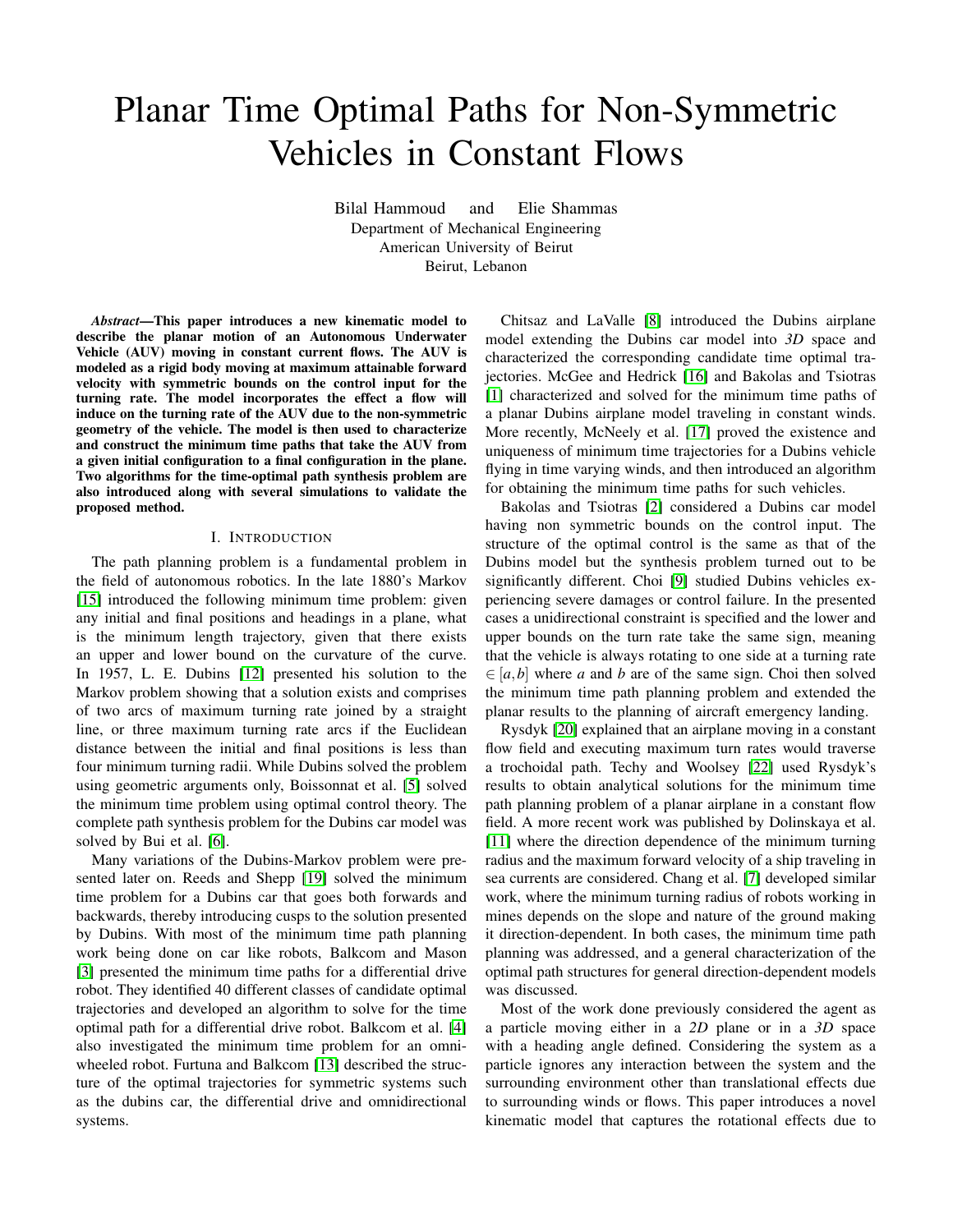constant flows interacting with a non-symmetric geometry of a body. A minimum time solution for the path planning problem is then presented through the use of optimal control theory and geometric arguments.

The paper is organized as follows, the model is introduced and analyzed in Section [II.](#page-1-0) Then using Pontryagin's Minimum Principle [\[18\]](#page-8-18), the space of feasible solutions is reduced to path concatenations of straight segments and arcs of maximum turn rates in Section [III.](#page-2-0) In Section [IV,](#page-3-0) the structure of the paths under the optimal motion primitives is characterized. After that, using geometric arguments and results from previous work done by Dolinskaya and Maggiar [\[10\]](#page-8-19) and Sussmann and Tang [\[21\]](#page-8-20) the space of solutions is further reduced to concatenations consisting of a maximum of five segments. Imposing further restrictions on the flow velocity, the solution is reduced into concatenations of three segments, and a corresponding path planning solution is proposed in Section [V.](#page-4-0) Finally, several simulations depicting the proposed algorithms are shown in Section [VI.](#page-6-0)

## II. MOTION MODELS

<span id="page-1-0"></span>The first planar motion model introduced was the Dubins car model described in [\(1\)](#page-1-1), which was later modified by McGee and Hedrick [\[16\]](#page-8-9) to describe an airplane traveling in constant winds described in [\(2\)](#page-1-2). The model proposed in this paper is inspired by the previously mentioned models.

In the Dubins car model [\[12\]](#page-8-1), the system is modeled as a particle with a defined direction in a 2D plane. The optimal path planning problem is to find the minimum time trajectory from an initial configuration to a final configuration. Let  $q =$  $(x, y, \theta)$  be an element of the configuration space  $Q = \mathbb{R}^2 \times \mathbb{S}$ . The kinematic model used in the formulation of the problem is presented in [\(1\)](#page-1-1), where the particle is assumed to be moving at a constant forward velocity,  $v$ , which is typically equal to unity.

$$
\begin{aligned}\n\dot{x}(t) &= \mathbf{v}\cos\theta(t), \\
\dot{y}(t) &= \mathbf{v}\sin\theta(t), \\
\dot{\theta}(t) &= u(t),\n\end{aligned} \tag{1}
$$

where  $u(t) \in [-u_{max}, u_{max}]$  is the control input on the rotation speed with  $u_{max} = 1$ . Another model proposed by McGee and Hedrick [\[16\]](#page-8-9) in [\(2\)](#page-1-2) introduces the translational effects a constant flow will induce on the particle.

$$
\dot{x}(t) = v \cos \theta(t) + \eta \cos \phi,
$$
  
\n
$$
\dot{y}(t) = v \sin \theta(t) + \eta \sin \phi,
$$
  
\n
$$
\dot{\theta}(t) = u(t),
$$
\n(2)

where  $\eta$  and  $\phi$  are the speed and direction of the constant flow, respectively. Model [\(2\)](#page-1-2), which shall be labeled as the *irrotational model*, was extensively used in the literature for solving the minimum time path problem for unmanned aerial vehicles and underwater autonomous vehicles. However, this model only accounts for the translational effects of the flow

while it ignores any other interactions between the vehicle and the flow, namely, the rotational effects.

In order to capture more details of how an interaction might cause the vehicle to rotate, an additional term is added to the third equation in [\(2\)](#page-1-2) to arrive at the novel model given in [\(3\)](#page-1-3). This proposed model, labeled as the *rotational model*, assumes that the effect on rate of change of the heading angle is proportional to the perpendicular component of the flow velocity with respect to the heading angle of the vehicle as shown in Fig. [1.](#page-1-4)

<span id="page-1-3"></span>
$$
\dot{x}(t) = v \cos \theta(t) + \eta \cos \phi,
$$
  
\n
$$
\dot{y}(t) = v \sin \theta(t) + \eta \sin \phi,
$$
  
\n
$$
\dot{\theta}(t) = u(t) + \rho \eta \sin (\phi - \theta(t)),
$$
\n(3)

where the proportional constant,  $\rho$ , captures the geometry of the body of the vehicle, the location of the center of mass, and the nature of the interaction between the vehicle and the flow medium.

<span id="page-1-4"></span>

Fig. 1: Vehicle's forward speed  $\nu$ , flow speed  $\eta$  and their corresponding direction angles  $\theta$  and  $\phi$ 

<span id="page-1-1"></span>To clarify the significance of the developed rotational model [\(3\)](#page-1-3), several simulations were worked out and the motion results were compared to the irrotational model in [\(2\)](#page-1-2). For a given planar curve  $(x(t), y(t))$ , let  $\psi = \tan^{-1}(x(t), y(t))$  be the course angle representing the angle that the tangent to the curve makes with the horizontal axis.

<span id="page-1-2"></span>**Case 1:**  $u = 0$  and forward velocity  $v = 0$ . This case corresponds to placing the AUV in a constant current with a zero steering control  $u = 0$  and a zero forward velocity  $v = 0$ . From Fig[.2a,](#page-2-1) it is clear that the heading angle for model [\(2\)](#page-1-2) stays constant where as the heading angle of model [\(3\)](#page-1-3)  $\theta(t) \rightarrow \phi$  as  $t \rightarrow \infty$ . That is the vehicle will eventually align with the flow. However, The course angle  $\psi(t) = \phi$  for both models stays constant.

**Case 2:**  $u = 0$  and forward velocity  $v = 1$ . The resulting traversed paths are shown in Fig[.2b.](#page-2-1) With no steering input applied to either models,  $\psi(t)$  corresponding to the irrotational model [\(2\)](#page-1-2) is constant and experiences no change, while  $\psi(t)$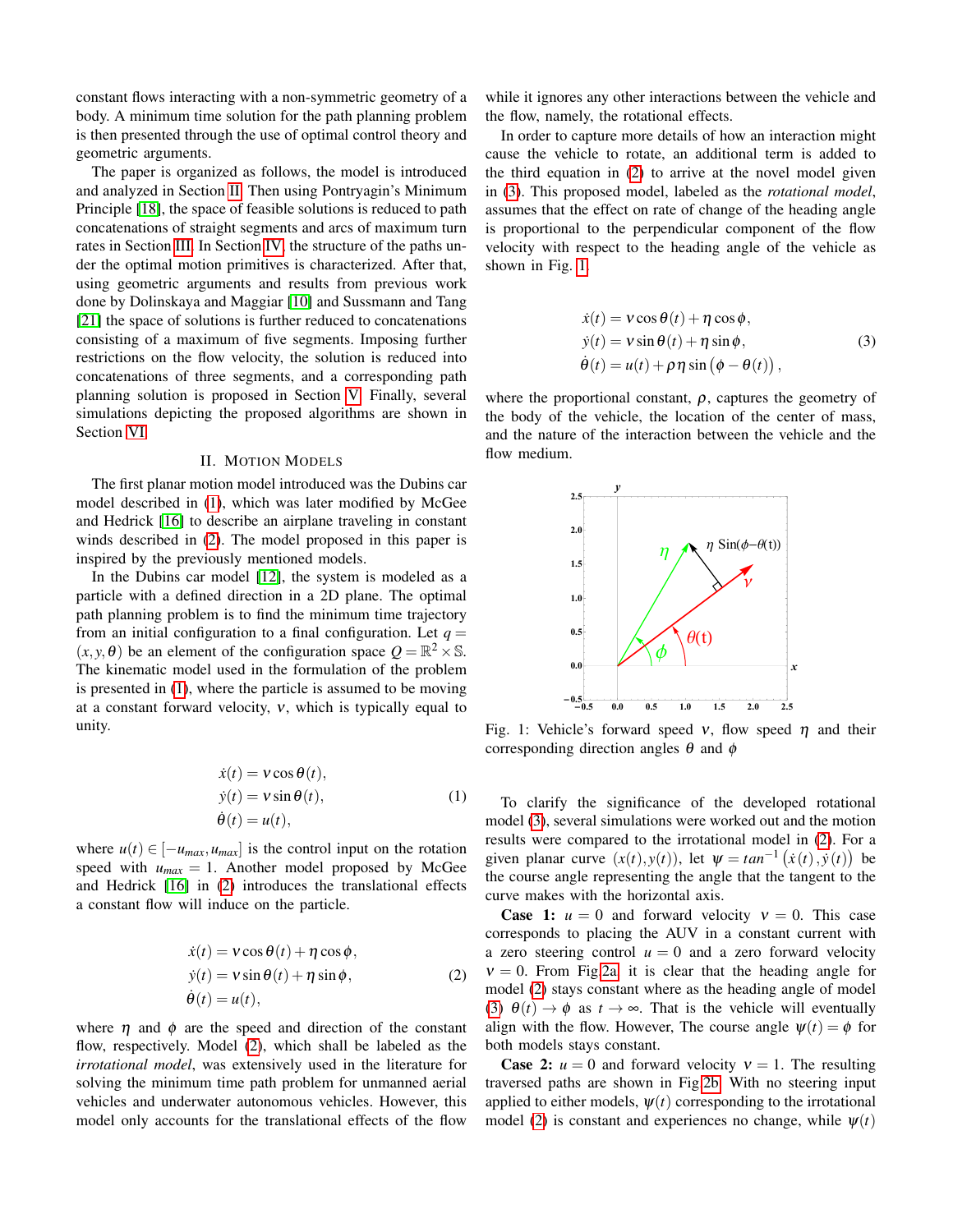<span id="page-2-1"></span>

Fig. 2: Rotational model versus Irrotational model for various control inputs.

corresponding to the rotational model [\(3\)](#page-1-3) is eventually aligned with  $\phi$  and  $\theta(t)$  as  $t \to \infty$ .

**Case 3:**  $u = 1$  and forward velocity  $v = 1$ . The model in [\(2\)](#page-1-2) traverses a trochoidal path as described in Rysdyk [\[20\]](#page-8-14) and Techy and Woolsey [\[22\]](#page-8-15). However, the developed rotational model [\(3\)](#page-1-3) shows a variation from the results described by [\(2\)](#page-1-2) as shown in Fig[.2c.](#page-2-1) It is important to stress that  $\theta(t)$  is not necessarily equal to the course angle  $\psi(t)$  for either models. A video depicting the simulations in Fig [2](#page-2-1) can be found at this  $link<sup>1</sup>$  $link<sup>1</sup>$  $link<sup>1</sup>$ .

From the above simulations, it is clear that the proposed model better captures the motion of a real AUV moving in a fluid medium with a constant flow.

# III. TIME OPTIMAL CONTROLS

<span id="page-2-0"></span>In order to solve the optimal path planning problem, we take recourse to optimal control theory techniques, specifically, the Pontryagin's Minimum Principle (PMP). For a minimum time problem where the end-time  $t_f$  is free, the cost function is given by

$$
J = \int_0^{t_f} dt = t_f,
$$
\n(4)

and the control Hamiltonian is given by

$$
H(\lambda, q, u, t) = g(q, u, t) + \lambda^T f(q, u, t),
$$
\n(5)

where  $g$  is the integrand of the cost function  $J$  and  $f$ :  $(q, u, t) \mapsto \dot{q}$  is the kinematic model given in [\(3\)](#page-1-3). Using the proposed model, the Hamiltonian becomes

$$
H(\lambda, q, u, t) = 1 + \lambda_x(\cos \theta(t) + \eta \cos \phi) +
$$
  
\n
$$
\lambda_y(\sin \theta(t) + \eta \sin \phi) +
$$
  
\n
$$
\lambda_\theta(u(t) + \rho \eta \sin (\phi - \theta(t))),
$$
\n(6)

where  $\lambda = (\lambda_x, \lambda_y, \lambda_\theta)$  is the vector of co-state variables. These variables are governed by the costate equations given by

<span id="page-2-5"></span>
$$
\dot{\lambda}_x = -\frac{\partial H}{\partial x} = 0,\tag{7}
$$

<span id="page-2-6"></span>
$$
\dot{\lambda}_y = -\frac{\partial H}{\partial y} = 0,\tag{8}
$$

$$
\begin{aligned} \n\lambda_{\theta} &= -\frac{\partial H}{\partial \theta} \\ \n&= (\lambda_x - \lambda_{\theta} \rho \eta \cos \phi) \sin \theta(t) \\ \n&+ (\lambda_{\theta} \rho \eta \sin \phi - \lambda_y) \cos \theta(t). \n\end{aligned} \tag{9}
$$

According to Pontryagin's Minimum Principle the optimal control,  $u^*$ , is the one that minimizes the Hamiltonian such that,  $H(\lambda^*, q^*, u^*, t) \leq H(\lambda^*, q^*, u, t)$ . Also for a free endtime problem, using Kirk [\[14\]](#page-8-21), the boundary condition is given by  $H(\lambda^*(t_f), q^*(t_f), u^*(t_f), t_f) = 0$ . Additionally, since the Hamiltonian is not explicit in time we arrive at

<span id="page-2-4"></span>
$$
H(\lambda^*(t), q^*(t), u^*(t)) = 0.
$$
 (10)

The Hamioltonian in [\(6\)](#page-2-3) is linear in the control,then minimizing the Hamiltonian with respect to  $u(t)$  is equivalent to minimizing  $\lambda_{\theta}(t)u(t)$ . Thus, the optimal control,  $u^*(t)$ , is a function of the sign of  $\lambda_{\theta}(t)$  which is also known as the *switching* function. To find the optimal controls for the proposed model the following cases are considered.

## <span id="page-2-3"></span>*A. Case where*  $\lambda_{\theta} = 0$ :

Using [\(10\)](#page-2-4) the Hamiltonian becomes  $H = 1 + \lambda_x(\cos\theta(t))$  $\eta \cos \phi$ ) +  $\lambda$ <sub>y</sub>(sin  $\theta$ (*t*) +  $\eta$  sin  $\phi$ ) = 0. Even though *u*(*t*) doesn't appear explicitly, it is still possible to deduce important results regarding the control input. From the costate equations, [\(7\)](#page-2-5) and [\(8\)](#page-2-6), and from the assumption of constant flow, the

<span id="page-2-2"></span><sup>1</sup> <https://www.youtube.com/watch?v=d7mpBlve2hY>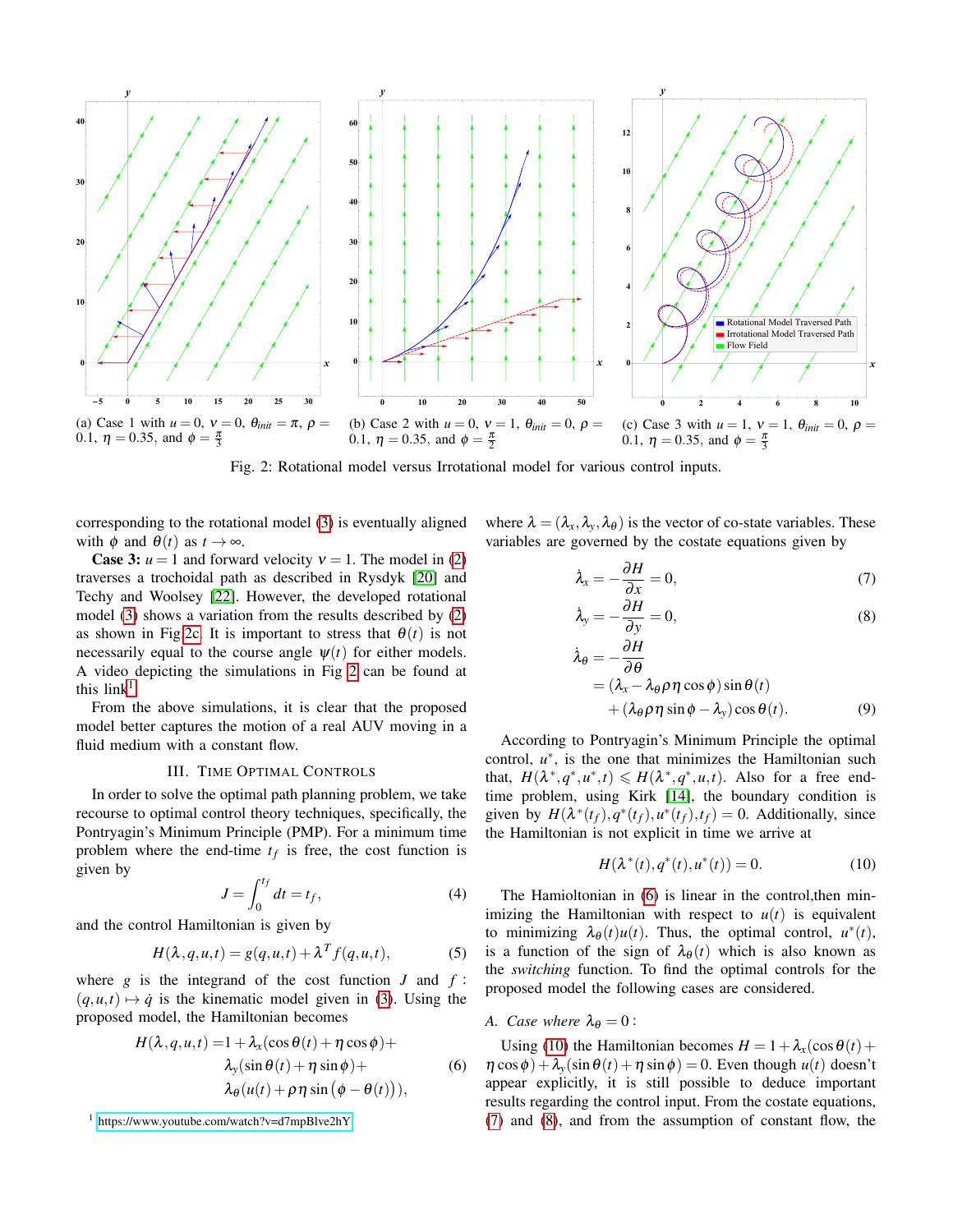following variables,  $\lambda_x$ ,  $\lambda_y$ ,  $\eta$ , and  $\phi$ , are constants. Thus, the Hamiltonian becomes

<span id="page-3-4"></span>
$$
\lambda_x \cos \theta(t) + \lambda_y \sin \theta(t) = constant, \qquad (11)
$$

which implies that  $\theta(t) = constant \, ($  mod  $2\pi$ ). Thus, the heading angle,  $\psi(t)$ , is constant which yields a straight line path. Additionally, since  $\theta(t)$  is constant, using the third equation in [\(3\)](#page-1-3), one can solve for the optimal control, which will be referred to as a singular control, to get

<span id="page-3-1"></span>
$$
u^*(t) = -\rho \eta \sin \left(\phi - \theta(t)\right). \tag{12}
$$

## *B.* Case where  $\lambda_{\theta} \neq 0$ :

The optimal control input,  $u^*(t)$ , that minimizes the Hamiltonian whenever  $\lambda_{\theta} \neq 0$  is given by,

$$
u^* = -sign(\lambda_{\theta})u_{max}, \qquad (13)
$$

which represents a maximum turning control either to the left or the right, also known as a maximum effort or a bang control given by

$$
u*(t) = \pm 1. \tag{14}
$$

Hence, Pontryagin's Minimum Principle reduces the space of candidate minimum time paths to those traversed by the model under the two optimal controls, the singular controls in [\(12\)](#page-3-1) resulting in straight line paths, and the maximum effort controls in [\(14\)](#page-3-2) resulting in stretched-like trochoids.

## IV. STRUCTURE OF MOTION PRIMITIVES

<span id="page-3-0"></span>Having reduced the space of candidate minimum time paths to concatenations of straight lines and turning segments corresponding to maximum effort control inputs, in this section, these motion primitives are characterized and their structure is analyzed to be used in the path synthesis problem. First some terminology is introduced.

- $C_a$ : A curve traversed by the vehicle when taking a maximum turn rate either to the left or the the right so *C* could take the values of *L* or *R* and *a* is either *i* indicating *initial* or *f* indicating *final*.
- $\bullet$   $t_{i}$ : time spent traversing a maximum left turning segment starting from the initial configuration  $q_i = \{x_i, y_i, \theta_i\}.$ Similarly  $t_{iR}$  is defined to correspond to a right turn.
- $t_{fL}$ : time spent traversing a maximum left turning segment ending at the final configuration  $q_f = \{x_f, y_f, \theta_f\}$ . Similarly  $t_{fR}$  is defined to correspond to a right turn.
- $q_{iL}(t)$ : corresponds to a point starting at an initial configuration and traversing a maximum left turn for a duration *t*. Similarly  $q_{iR}(t)$  is defined for a right turn.
- $S_{C_i, C_f}$ : straight line segment that is tangent to both the initial turning segment  $C_i$  and final turning segment  $C_f$ .
- $V_{C_i, C_f}$ : velocity of the particle while traveling along the straight segment tangent to both  $C_i$  and  $C_f$ .

#### *A. Maximum Turning Rate Segments*

Pontryagin's Minimum Principle restricts the segments of any optimal path for the rotational model [\(3\)](#page-1-3) into maximum turning rate segments and straight line segments. Some important implications of such results are presented below.

Using Mathematica, an analytical solution for the non-linear differential equation describing  $\theta(t)$  in the rotational model in [\(3\)](#page-1-3) is given by

$$
\theta(t) = \phi + 2 \tan^{-1} \left( \frac{\eta \rho + \sqrt{u^2 - \eta^2 \rho^2} \tan \beta}{u} \right) \tag{15}
$$

where  $\beta$  is

$$
\beta = \frac{1}{2}t\sqrt{u^2 - \eta^2\rho^2} + \tan^{-1}\left(\frac{u\tan\left(\frac{\theta_0 - \phi}{2}\right) - \eta\rho}{\sqrt{u^2 - \eta^2\rho^2}}\right).
$$
 (16)

Inspecting the above solution, specifically the term associated with time, *t*, it is clear that  $\theta(t)$  is periodic with a period

$$
P = \frac{2\pi}{\sqrt{u^2 - \rho^2 \eta^2}}\tag{17}
$$

<span id="page-3-2"></span>Under constant flow conditions and a constant bang control, such as  $u(t) = 1$ , the net displacement vector generated by a full turning period of  $\theta(t)$ , denoted by  $D_{2\pi}$ , is *unique* and independent of the initial configuration. That is, starting from any initial fixed position  $\{x(0), y(0)\}$ , then taking a maximum rate left turn for a period *P*, the final position  $\{x(P), y(P)\}\$ is the same independent of the initial heading  $\theta(0)$  as shown in Fig. [3.](#page-3-3) The arrows in Fig. [3](#page-3-3) depict the initial and final headings corresponding to each maximum left turn curve. Similarly  $u(t) = -1$  defines a unique net displacement vector for a full period right turn. Hence, the shapes of bang path are *periodic*. This can be verified by integrating the first two equations in [\(3\)](#page-1-3) over a full period of  $\theta(t)$ .

<span id="page-3-3"></span>

Fig. 3: Full Period Maximum Effort Left Turns starting form different initial headings under fixed flow conditions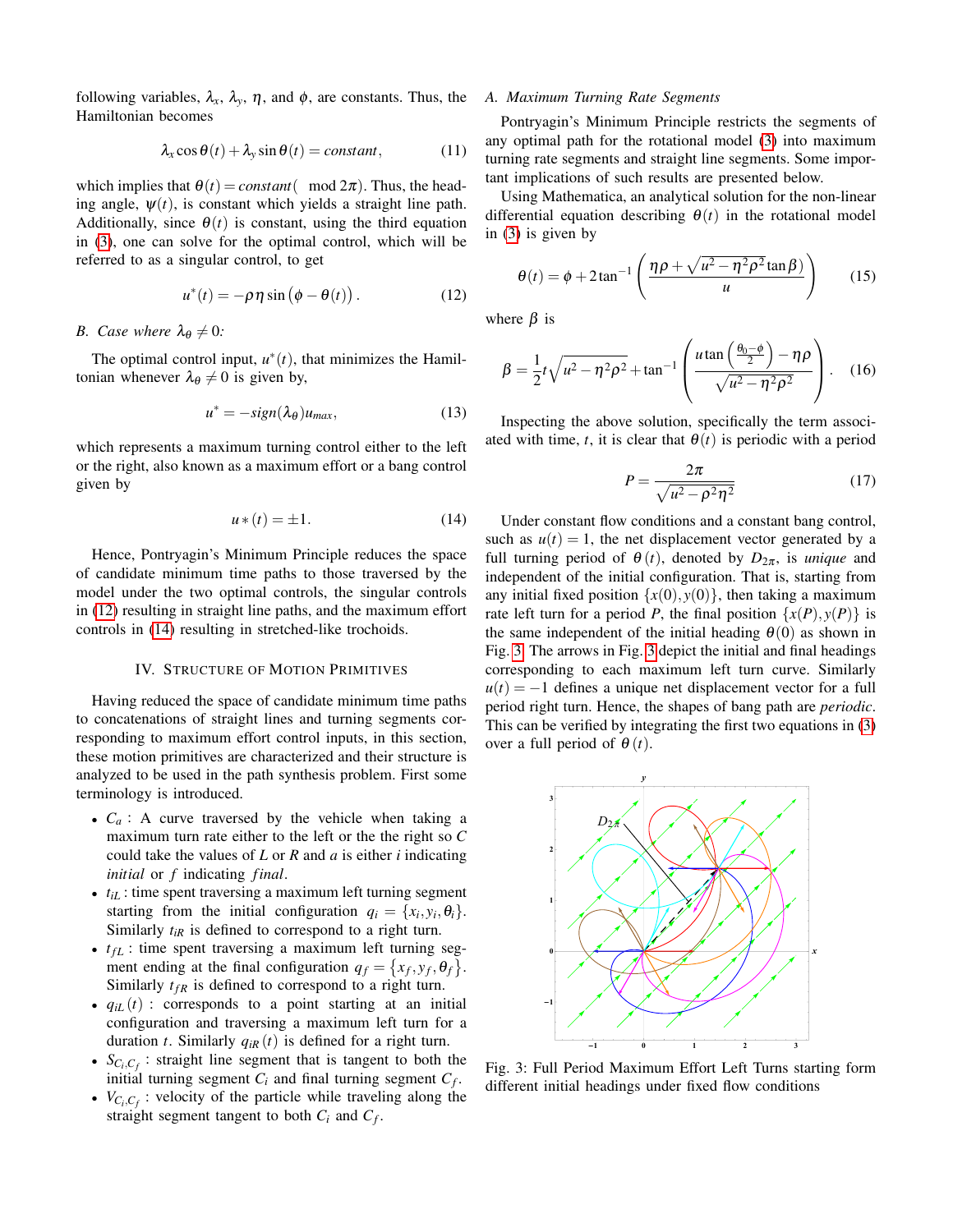#### *B. Straight Segments*

For the case where  $\theta$  is constant, and given that  $u \in [-1,1]$ , it is clear from equation [\(11\)](#page-3-4) that to achieve singular segments, one must assume that  $|\rho\eta| < 1$ . Unlike prior models where the control *u* takes only the discrete values 1,0, or  $-1$ , in the proposed model, for singular segments, *u* could take any feasible value to ensure that  $\theta$  is constant. Thus, for the rest of the paper, it is assumed that flow parameters are constrained by  $|\rho\eta|$  < 1.

# V. OPTIMAL PATH SYNTHESIS

<span id="page-4-0"></span>Having proved that any time optimal path must consist of either singular straight segments or bang maximum turning rate segments, the number and order of concatenations of such segments, that is, the path synthesis problem, is addressed next.

# *A. Concatenations of Possible Path Segments*

The first two equations of the proposed rotational model [\(3\)](#page-1-3) describing  $\dot{x}(t)$  and  $\dot{y}(t)$  can be written in the form of the model introduced by Dolinskaya and Maggiar [\[10\]](#page-8-19) which is given by

$$
\dot{x}(t) = V(\theta)\cos\theta(t),
$$
  
\n
$$
\dot{y}(t) = V(\theta)\sin\theta(t),
$$
  
\n
$$
\dot{\theta}(t) = \frac{V(\theta)}{R(\theta)}u(t),
$$
\n(18)

where  $V(\theta)$  is the vehicle's net speed in polar coordinates and  $R(\theta)$  is the minimum turning radius of the vehicle also in polar coordinates. Recall that the two components,  $x(t)$  and  $y(t)$ , describe the path traversed by the vehicle. Thus, results obtained by Dolinskaya and Maggiar [\[10\]](#page-8-19) on path segment concatenations are applicable to the proposed rotational model in [\(3\)](#page-1-3). Hence, as indicated in [\[10\]](#page-8-19), the number of segment concatenations and the structure of the path are a function of the convexity of  $V(\theta)$ , and can be summarized as follows:

*1) Non-Convex Speed Polar Plots:* if a path intersects a non-convex portion of the speed polar plot, the optimal path is comprised of *five* segments having the following specific order *CSCSC*.

*2) Convex Speed Polar Plots:* if a path intersects a convex portion of the speed polar plot, then the optimal path is comprised of at most *three* sections which have the following order *CSC* or *CCC*.

#### *B. Convexity Condition*

Restricting the path synthesis problem in this paper to either *CSC* to *CCC*, another constraint is imposed on the flow parameters in such a way to ensure that the speed polar plot is convex everywhere.

The speed in polar coordinates for the proposed model is given by

$$
V(\theta) = \sqrt{\dot{x}^2 + \dot{y}^2} = \sqrt{\eta^2 + 2\eta \cos(\theta - \phi) + 1}.
$$
 (19)

Note that, the net speed polar plot in the absence of any flow, *i.e.*  $\eta = 0$ , is simply the unit circle depicted as a dashed circle in Fig[.4.](#page-4-1) The effect of constant flow will deform this unit circle, where the amount and location of deformation, as expected, depends on the flow parameters,  $\eta$  and  $\phi$ .

<span id="page-4-1"></span>

Fig. 4: Polar plots of the maximum net speed for different  $\eta$ 

Studying the effect of the constant flow on the speed polar plot, as shown in Fig. [4,](#page-4-1) it is clear that the maximum deformation to the polar plot will occur along the direction of the flow, that is, at  $\theta = \phi + \pi$ . Let  $\alpha = \theta - \phi$ , then the curvature in polar coordinates is given by

<span id="page-4-2"></span>
$$
\kappa = \frac{V^2 + 2\left(\frac{\partial V}{\partial \alpha}\right)^2 - V \frac{\partial^2 V}{\partial \alpha \partial \alpha}}{\left(V^2 + \left(\frac{\partial V}{\partial \alpha}\right)^2\right)^{3/2}}.
$$
 (20)

Setting the numerator of the curvature,  $\kappa$ , in [\(20\)](#page-4-2) to zero, will determine the flow speed,  $\eta$ , at which the deformation in the speed polar plot starts to form a non-convex region in the plot. The numerator in terms of  $\alpha$  is given by

$$
10\left(\eta^3 + \eta\right)\cos(\alpha) + 3\eta^2\cos(2\alpha) + 2\eta^4 + 13\eta^2 + 2 = 0.
$$
 (21)

Setting  $\alpha = \pi$ , then the only feasible root of the equation turns out to be  $\eta = \frac{1}{2} \left( 3 - \frac{1}{2} \right)$ √  $\overline{5}$ ) which is the maximum flow velocity for which the entire speed polar plot will remain convex.

Having characterized the individual segments and the concatenations of such segments, and by setting  $\eta \le 0.382$ , the model is then restricted to the case where the speed polar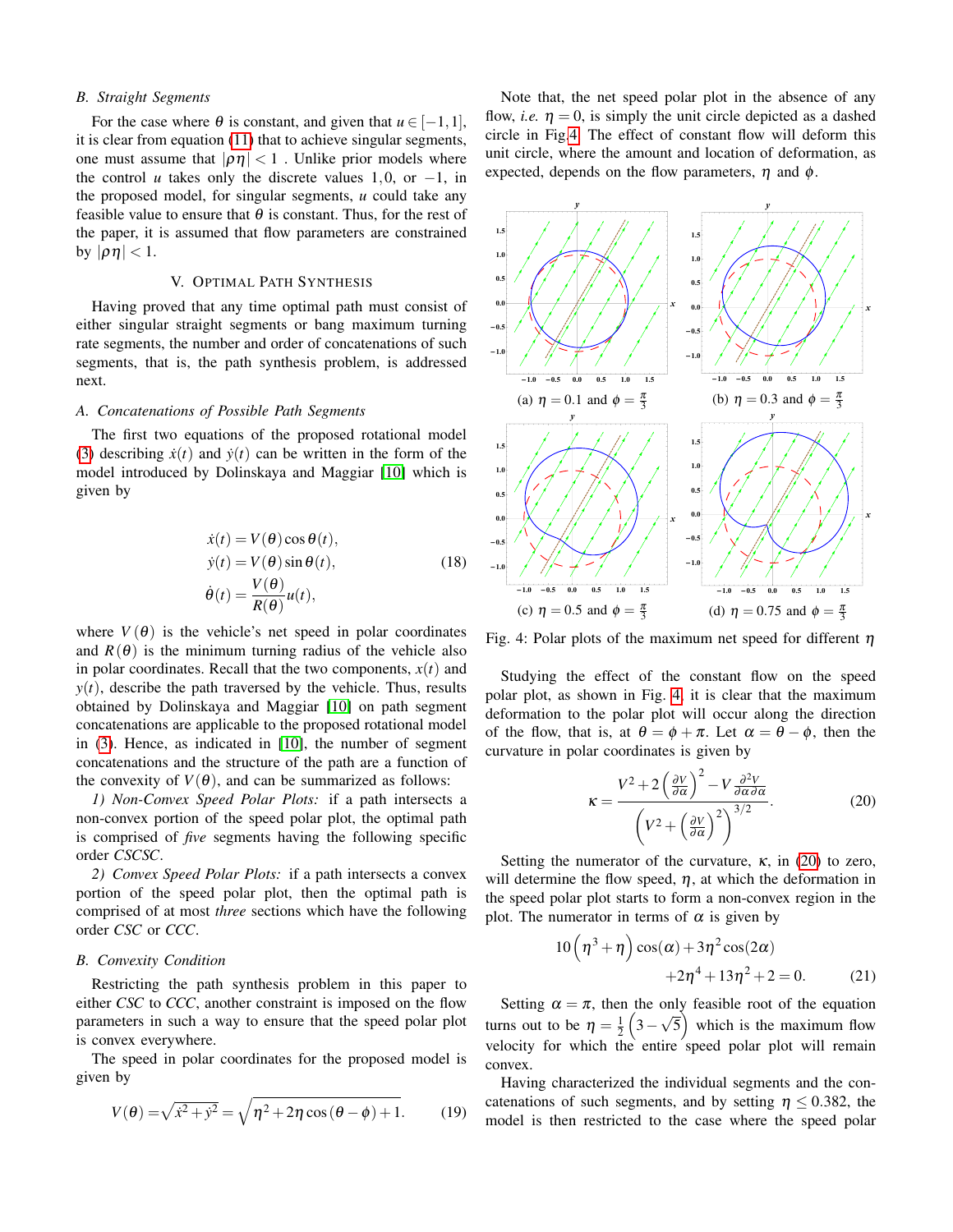# <span id="page-5-0"></span>Algorithm 1 *CSC Type Synthesis*

Given  $q_i$ ,  $q_f$ ,  $\eta$ ,  $\phi$ , and  $\rho$ **Simulate**  $f(q, u, t)$  for  $t \in [0, P]$  with boundary condition  $f(q, \pm 1, 0) = q_i$  to get  $C_i$ **Simulate**  $f(q, u, t)$  for  $t \in [0, P]$  with boundary condition  $f(q, \pm 1, P) = q_f$  to get  $C_f$ 

**for** The 4 possible combinations of 
$$
C_i
$$
 and  $C_f$  **do**  
\n**Solve** for  $t_{i,C_i,C_f}$  **and**  $t_{f,C_i,C_f}$   
\n
$$
\tan^{-1} \left[ \left( x_{C_f} - x_{C_i} \right), \left( y_{C_f} - y_{C_i} \right) \right] = \tan^{-1} \left[ \dot{x}_{C_i}, \dot{y}_{C_i} \right]
$$
\n
$$
\tan^{-1} \left[ \left( x_{C_f} - x_{C_i} \right), \left( y_{C_f} - y_{C_i} \right) \right] = \tan^{-1} \left[ \dot{x}_{C_f}, \dot{y}_{C_f} \right]
$$
\n**Compute**  $t_{S C_i C_f} = \left\| S_{C_i, C_f} \right\| / V_{C_i C_f}$   
\n**Compute**  $t_{f C_i C_f} = P - t_{f C_i C_f}$   
\n**Compute**  $T_{C_i C_f} = t_{i C_i C_f} + t_{s C_i C_f} + t_{f C_i C_f}$   
\n**end for**  
\n**FindMin**  $T_{C_i C_f}$ 

plot is convex. This restriction guarantees that an optimal path takes either the form *CSC* or *CCC*. This reduces the space of possible optimal paths to a maximum of six types: *LSL*, *RSR*, *RSL*, *LSR*, *LRL*, and *RLR*.

#### *C. CSC Type Path Synthesis*

There exists four candidate minimum time paths of type *CSC* between an initial configuration and a final one, namely *LSL*, *LSR*, *RSR*, and *RSL*. For a given pair of initial and final configurations where the Euclidean distance between *q<sup>i</sup>* and  $q_f$  is greater than  $4||D_{2\pi}||$  it is guaranteed that the solution will be of *CSC* type.

<span id="page-5-1"></span>

Fig. 5: *CSC* path synthesis for  $q_f = \{8, 4, \pi\}$ ,  $\eta = 0.35$ , and  $\phi = \frac{\pi}{3}$ 

Algorithm [1](#page-5-0) constructs all four possible *CSC* paths then finds the path corresponding to the minimum travel time. In order to accomplish this, the algorithm first constructs the initial maximum turning rate curves starting from  ${x(0), y(0), \theta(0)} = q_i$  to the right and left respectively labeled as  $R_i$  and  $L_i$ . Next, maximum turning rate segments

## <span id="page-5-3"></span>Algorithm 2 *CCC Type Synthesis*

Given  $q_i$ ,  $q_f$ ,  $\eta$ ,  $\phi$ , and  $\rho$ **Simulate**  $f(q, u, t)$  for  $t \in [0, P]$  with boundary condition  $f(q, \pm 1, 0) = q_i$  to get  $C_i$ **Simulate**  $f(q, u, t)$  for  $t \in [0, P]$  with boundary condition  $f(q, \pm 1, P) = q_f$  to get  $C_f$ 

**for** Identical pairs of 
$$
C_i
$$
 and  $C_f$  **do**  
\n**Solve** for  $t_{i,C_i,C_f}$ ,  $t_{m,C_i,C_f}$ , and  $t_{f,C_i,C_f}$   
\n**Simulate**  $f(q, u, t)$  **with boundary condition**  
\n $f(q, \pm 1, 0) = C_i(t)$  and  $f(q, \pm 1, t < P) = C_f(t)$   
\n $x_{C_m} = x_{C_f}$   
\n $y_{C_m} = y_{C_f}$   
\n $\tan^{-1}(\dot{x}_{C_m}, \dot{y}_{C_m}) = \tan^{-1}(\dot{x}_{C_f}, \dot{y}_{C_f})$ 

 $\text{Compute } t_{fC_iC_f} = P - t_{fC_iC_f}$ Compute  $T_{C_i C_f} = t_{iC_i C_f} + t_{mC_i C_f} + t_{fC_i C_f}$ end for **FindMin**  $T_{C_iC_f}$ 

are constructed to end at  $\{x(P), y(P), \theta(P)\} = q_f$  turning to the right and left respectively labeled as  $R_f$  and  $L_f$ . Then, the algorithm seeks a line segment connecting a point on *C<sup>i</sup>* to a point on  $C_f$  such that the line segment is tangent to both curves. Finally, the algorithm computes the total time of travel along each of the four possible paths and finds the path corresponding to the minimum travel time. Fig[.5](#page-5-1) shows the initial and final maximum rate turning curves for a full period *P* along with the corresponding tangents.

<span id="page-5-2"></span>

Fig. 6:  $L_i$  and  $L_f$  with  $q_i = (0,0,0), q_f = (0,0,\pi)$  and multiple right turning segments starting on *L<sup>i</sup>*

## *D. CCC Type Synthesis*

For cases where the Euclidean distance between *q<sup>i</sup>* and *q<sup>f</sup>* is less than  $4||D_{2\pi}||$ , a mid-curve or type  $C_m$  could possibly be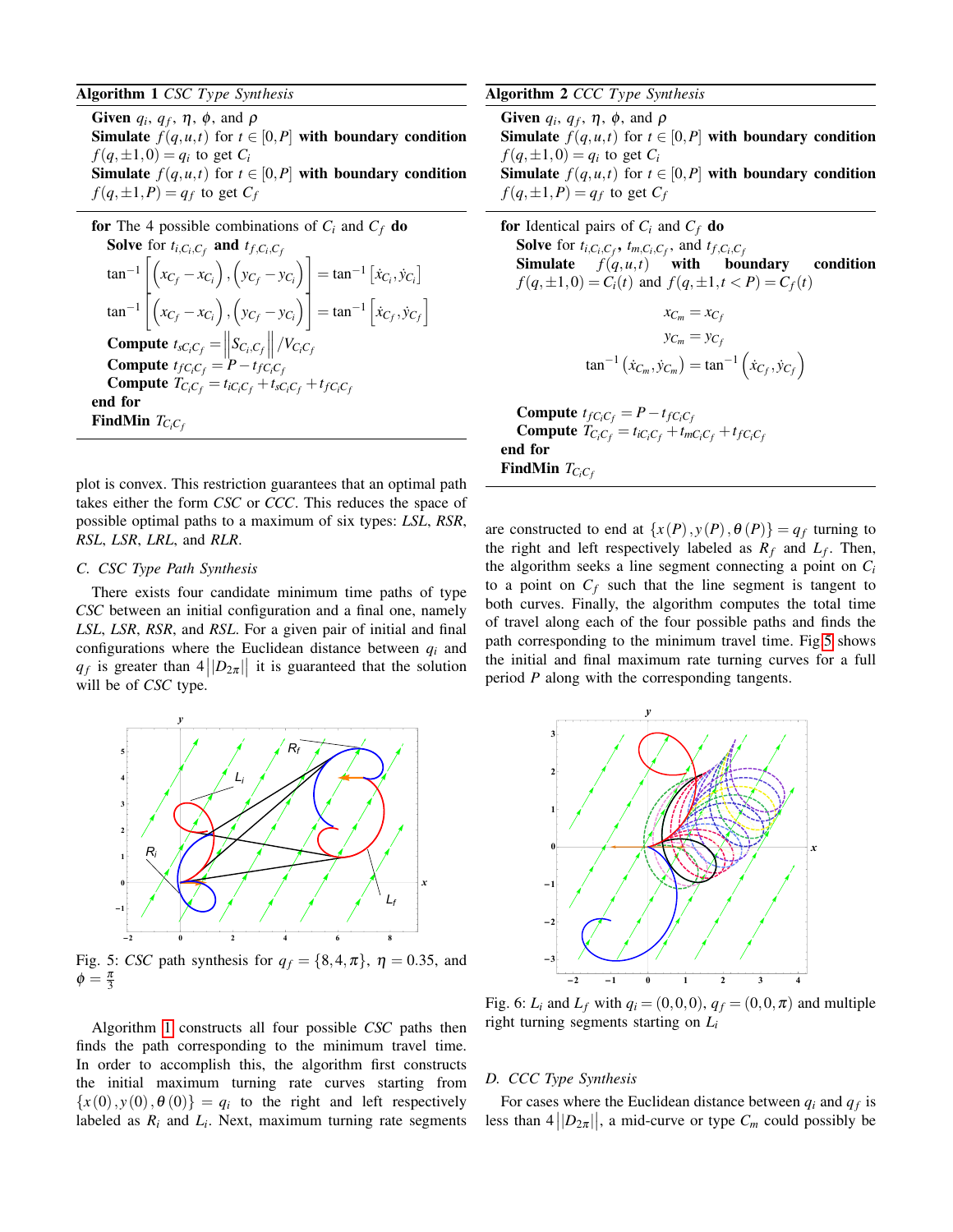<span id="page-6-1"></span>



**-8 -6 -4 -2 0 0 4 6 8** x y π 2 ,

(a) Time Optimal Path for  $\eta = 0.3$ ,  $\phi = \frac{-3\pi}{4}$ ,  $q_f = \{-6, -7, \frac{-\pi}{2}\}$  is *RSL* with  $t = 8.48s$ 

*q<sup>f</sup>* = {−6,7,0} is *LSR* with *t* = 12.56*s* (c) Time Optimal Path for  $\eta = 0.35$ ,  $\phi =$  $q_f = \{-6, 7, \frac{-\pi}{2}\}\$ is *LSL* with  $t = 10.23s$ 

x

Fig. 7: Time optimal paths for cases where only paths of type *CSC* are possible

<span id="page-6-2"></span>

Fig. 8: Cases where both types *CSC* and *CCC* are time optimal candidates

tangent to both  $C_i$  and  $C_f$ . Fig[.6](#page-5-2) shows an example where multiple right turning middle curves, depicted by dashed curves, starting initially from different points along the initial left turning segment intersect with the final turning segment. Also note that one of the mid-curves, depcited as a solid curve, is also tangent to *L<sup>f</sup>* . For such case, a *CCC* type curve is a possible minimum time candidate. Algorithm [2](#page-5-3) solves for *CCC* candidates only. Possible path types are either *RLR* or *LRL*.

Algorithm [2](#page-5-3) first constructs both *L* and *R* initial and final turning segments. After that a turning segment with opposite direction to that of the initial turning segment and having initial conditions be any point belonging to the initial turning segment is constructed. Then for each pair of same direction initial and final turning segments  $C_i$  and  $C_f$ , an opposite direction turning segment *C<sup>m</sup>* is solved for numerically. *C<sup>m</sup>* starts from a point and a heading on  $C_i$  and is tangent to  $C_f$ . Finally the total travel time corresponding to each candidate path is computed and and the path corresponding to the minimum travel time is found. However, for the case where *CCC* paths are possible candidates, *CSC* paths are also still valid candidates for minimum time paths. Thus, an algorithm combining both algorithms [1](#page-5-0) and [2](#page-5-3) computes the minimum time path in such a case.

## VI. SIMULATIONS

<span id="page-6-0"></span>Some results of the algorithms introduced earlier are presented in this section. Without loss of generality, the initial configuration is assumed to be  $q_i = \{0,0,0\}$  for all cases. Also,  $\rho$  is assumed to equal 0.1 for all cases presented in Fig. [7](#page-6-1) and Fig. [8.](#page-6-2) The flow velocity  $\eta$  is kept close to the limit, that is 0.38, to ensure that the speed polar plot is convex.

Fig. [7](#page-6-1) depicts cases where all possible path concatenations are of the type *CSC*. Three different cases are presented where the final configuration,  $q_f$ , as well as the flow parameters,  $\phi$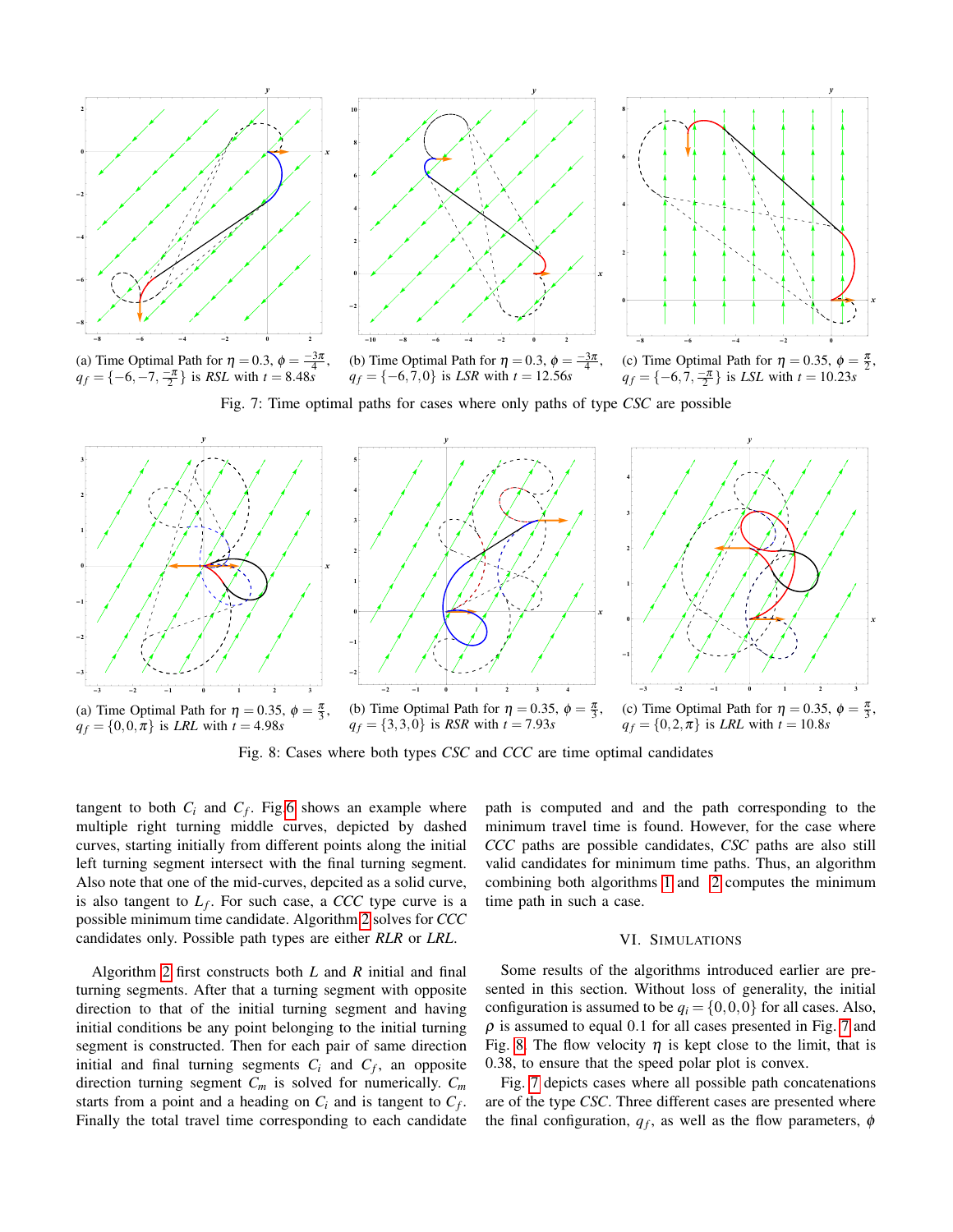<span id="page-7-0"></span>

Fig. 9: Optimal paths for the *Rotational model* versus the *Irrotational model*

and  $\eta$ , are changed. For each case, the four possible path concatenations *LSL*, *RSR*, *LSR* and *RSL* are always guaranteed to exist as depicted by the dashed curves. The path corresponding to the minimum time of travel of the vehicle is depicted using solid curves. Note that, the turning radius and length of various the turning segments depend on the flow parameters as well as the heading at which the vehicle starts to take a turn.

Several cases where the paths are potentially of the type *CCC* are as shown in Fig. [8.](#page-6-2) Not that, for such cases, considering the initial and final turning segments, one has to check, if these turning segments intersect or not. If the segments intersect, then the potential candidate curve concatenation is of *CCC* type, whereas if the turning segment do not intersect, the potential candidate curve concatenation is of *CSC* type. Referring to Fig. [8b,](#page-6-2) the candidate curve are *LRL*, *RLR*, as well as *LSL*, *RSR*, and *LSR*. In this particular case, the shortest path is the *RSR*. The proposed algorithm attempts to solve for all possible paths, and identified the time optimal one whether it is a *CCC* or a *CSC* type. As for Fig. [8a](#page-6-2) and Fig[.8c,](#page-6-2) the time optimal path for both is of type *LRL*.

Fig. [9](#page-7-0) compares the optimal paths for both the rotational and irrotational models where  $\rho$  is assumed to equal 0.5. The dashed paths represent the optimal path corresponding to the *irrotational model* whereas the solid paths correspond to the *rotational model*. Accounting for a rotational effect in the model shows that it is possible to traverse turning curves with a smaller turning radius compared to the *irrotational model* as shown in the final left turn of Fig. [9a.](#page-7-0) On the other hand, for different scenarios such as the initial left turn of Fig. [9a](#page-7-0) or the final right turn of the path in Fig. [9b](#page-7-0) it is only possible to follow the corresponding curves with radii greater than those of the turns corresponding to the *irrotational model*.

In Fig. [9c](#page-7-0) the maneuver of parking in the same position but

with an opposite direction is considered, that is, going from  $q_i = (0,0,0)$  to  $q_f = (0,0,\pi)$ . For this case, the optimal path is *LRL* for both models. However, note that for the *irrotational model*, the solution path is symmetric about the *x*-axis. This, does not represent accurately the effect of a flow on a vehicle. As for the *rotational model*, the effect of the flow breaks the symmetry of the curve and yields a more reasonable solution path. A video depicting the simulations in Fig [9](#page-7-0) can be found at this  $link<sup>2</sup>$  $link<sup>2</sup>$  $link<sup>2</sup>$ .

### VII. CONCLUSION

This paper presented a modified model that incorporates not only a transnational effect due to a flow, but also accounts for the effect induced on the turning rate of an AUV traveling through a constant flow. Then using Pontryagin's Minimum Principle, motion primitives which are the building blocks for an optimal path were obtained. The structure of the obtained path segments were characterized and analyzed in order to propose robust path planning algorithm.

In the future work, the proposed model will be validated against an actual vehicle moving withing a constant flow. Also, the proposed path planning algorithms need to be modified to accommodate non-convex speed polar plots. Finally, other cost function should be considered such as minimum control effort or minimum energy.

# ACKNOWLEDGMENTS

This work was supported by the University Research Board (URB) at the American University of Beirut (AUB) and the National Council for Scientific Research (CNRS), Lebanon.

<span id="page-7-1"></span><sup>2</sup> <https://www.youtube.com/watch?v=7VkjlAKsmpk>